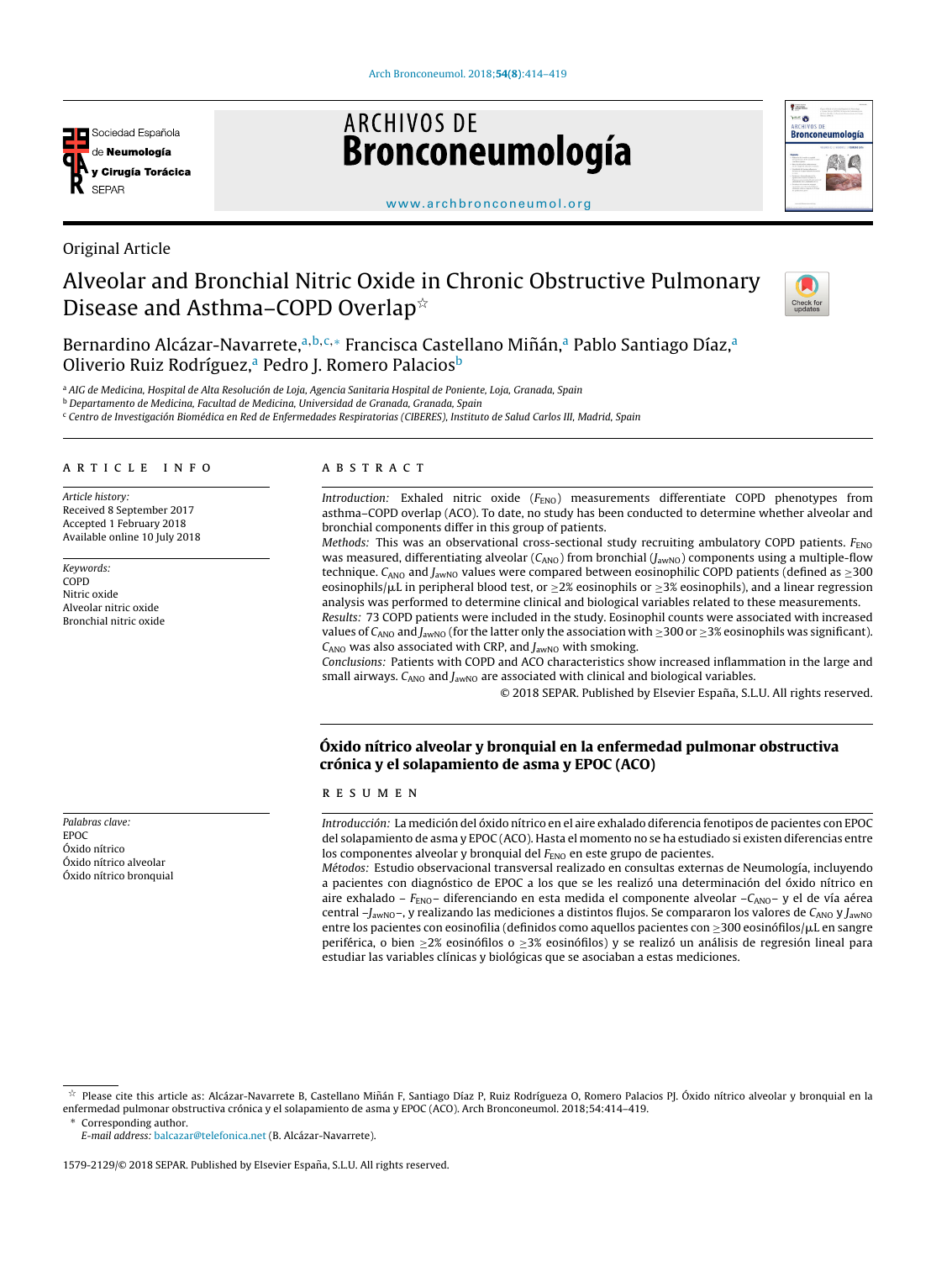Resultados: Participaron en el estudio 73 pacientes con EPOC. Los criterios de eosinofilia utilizados se asociaban a incrementos de los valores de  $C_{ANO}$  y de  $J_{awNO}$  (en este último caso solo los criterios  $≥$ 300 eosinófilos y  $≥$ 3% eosinófilos). C<sub>ANO</sub> se asoció al recuento de eosinófilos y PCR, y J<sub>awNO</sub> se asoció a tabaquismo y recuento de eosinófilos.

Conclusiones: Los pacientes diagnosticados de EPOC y que tienen características de ACO muestran mayor inflamación a nivel bronquial y de vía aérea pequeña.  $C_{\text{ANO}}$  y  $J_{\text{awNO}}$  se relacionan con variables clínicas y biológicas.

© 2018 SEPAR. Publicado por Elsevier España, S.L.U. Todos los derechos reservados.

#### Introduction

Chronic obstructive pulmonary disease (COPD) is defined as chronic, irreversible airflow limitation, which is usually progressive and associated with an abnormal inflammatory reaction mainly caused by smoking. $1,2$  This characteristic inflammatory response in COPD is mediated by macrophages, neutrophils, and cytotoxic T-cells (CD9+), and is accompanied by structural changes that can cause narrowing of the airways, changes in the arteries, pulmonary parenchymal emphysema, or combinations of all three. $3$  These structural changes begin in the early stages of the disease, $4$  especially in the small airways. In some patients, the inflammatory response is mediated primarily by Th2 lymphocytes and eosinophils, generating clinical symptoms that share features with bronchial asthma. Although the characteristics have not been clearly defined, this syndrome is currently known as asthma–COPD overlap (ACO).[5–7](#page-4-0) One of the biological factors distinguishing COPD patients with this phenotype is their eosinophil count in peripheral blood, $8$  but so far, no optimal cut-off points have been clearly established.

The measurement of nitric oxide in exhaled air as a marker of airway inflammation has advanced greatly in recent years, to the extent that several equations are now available that separate the alveolar or distal airway component  $(C_{ANO})$  from the central bronchial component  $(J_{\text{awNO}})^{9-11}$  Both components have been widely studied in patients with bronchial asthma: the alveolar component  $(C_{ANO})$  has been shown to be higher among patients with more severe asthma, suggesting greater inflamma-tion in this region.<sup>[12,13](#page-5-0)</sup> Measuring  $C_{ANO}$  can also help identify patients who are likely to improve with the use of inhaled corticosteroids  $(ICS)^{14}$  $(ICS)^{14}$  $(ICS)^{14}$  and patients who present an increased risk of comorbidity.[15](#page-5-0)

Different types of COPD patients can be identified by measuring nitric oxide in exhaled air  $(F_{END})$ ,  $^{16,17}$  $^{16,17}$  $^{16,17}$  This variable is also associated with the presence of eosinophils in sputum, $18,19$  a typical finding in ACO.  $F_{ENO}$  levels are also a good predictor of response to the use of  $ICS<sub>.20,21</sub>$  $ICS<sub>.20,21</sub>$  $ICS<sub>.20,21</sub>$  Studies differentiating the alveolar fraction from the bronchial fraction of  $F_{END}$  in COPD patients have shown that inflammation is distal in some cases, $22$  a phenomenon also observed in patients with severe asthma.

In a cross-sectional study conducted in Spain, elevated  $F_{\text{ENO}}$ levels were found in patients defined as having ACO, with an optimal cut-off of 20 parts per billion (ppb) for the diagnosis of  $ACO.<sup>16</sup>$  $ACO.<sup>16</sup>$  $ACO.<sup>16</sup>$ 

However, the differences between the alveolar and bronchial components and the clinical and biological variables associated with inflammation in either of the territories have not been studied in depth.

The aim of this study is to determine differences in  $F_{END}$  levels between the alveolar and bronchial compartments in patients fulfilling biological criteria for ACO, and whether these differences are associated with other clinical or biological variables which might determine whether inflammation occurs more in a particular territory ( $C_{\text{ANO}}$  and  $J_{\text{awNO}}$ ).

#### Materials and Methods

#### Study design

This was an observational, cross-sectional study to evaluate the differences in the production of  $C_{\text{ANO}}$  and  $J_{\text{awNO}}$  and the relationship of these variables with clinical variables in a consecutive series of COPD patients who performed complete lung function testing (measurement of lung volumes and diffusion) in our respiratory outpatient clinic. The study was performed between November 2014 and May 2015.

#### Study population

The study population comprised adult patients over 40 years of age, smokers, or non-smokers with an accumulated pack-year index of at least 10, and a diagnosis of COPD according to national and international guidelines and recommendations.<sup>[1](#page-4-0)</sup> Exclusion criteria were the presence of any respiratory disease other than COPD that might significantly affect the examination (including a history of bronchial asthma), a history of COPD exacerbation in the 4 weeks before the test, inability to perform the study procedures or complete the questionnaires, and participation in any other clinical trial or research study.

### Study variables

Clinical variables: for each patient, data were collected on their respiratory disease, including time since onset, toxic habits, comorbidities, baseline dyspnea measured according to the modified Medical Research Council (mMRC) scale, COPD Assessment Test (CAT®) questionnaire, and history of exacerbations in the previous year (classified as moderate if treated with systemic corticosteroids and/or antibiotics in an outpatient setting, and severe in the case of admission > 24 h to a hospital or emergency department).

Blood tests: before lung function tests were performed, peripheral blood was obtained for the determination of absolute eosinophil counts and percentages, and for the measurement of C-reactive protein (CRP).

Measurement of the alveolar ( $C_{ANO}$ ) and bronchial ( $J_{aWNO}$ ) component of nitric oxide in exhaled air: before lung function tests were performed, patients performed 3  $F_{\text{ENO}}$  maneuvers at 50 mL/s  $(F_{ENOS0})$  followed by additional determinations at 100 mL/s, 200 mL/s, and 350 mL/s (at least 2 each) in order to obtain  $C_{ANO}$ and  $J_{\text{awNO}}$  levels, according to international guidelines.<sup>[23,24](#page-5-0)</sup> An NO chemiluminescence analyzer (HypAir  $F_{END}$ ®, Medisoft, Belgium) was used.

Lung function variables: patients performed spirometry at baseline and after inhaling salbutamol  $400 \mu$ g in accordance with national and international guidelines.[25,26](#page-5-0) Lung volumes and diffusing capacity of the lung for carbon monoxide were also determined according to applicable recommendations.<sup>[27,28](#page-5-0)</sup> All measurements were performed on the same lung function testing equipment (MasterLab, Jaeger GmbH, Germany).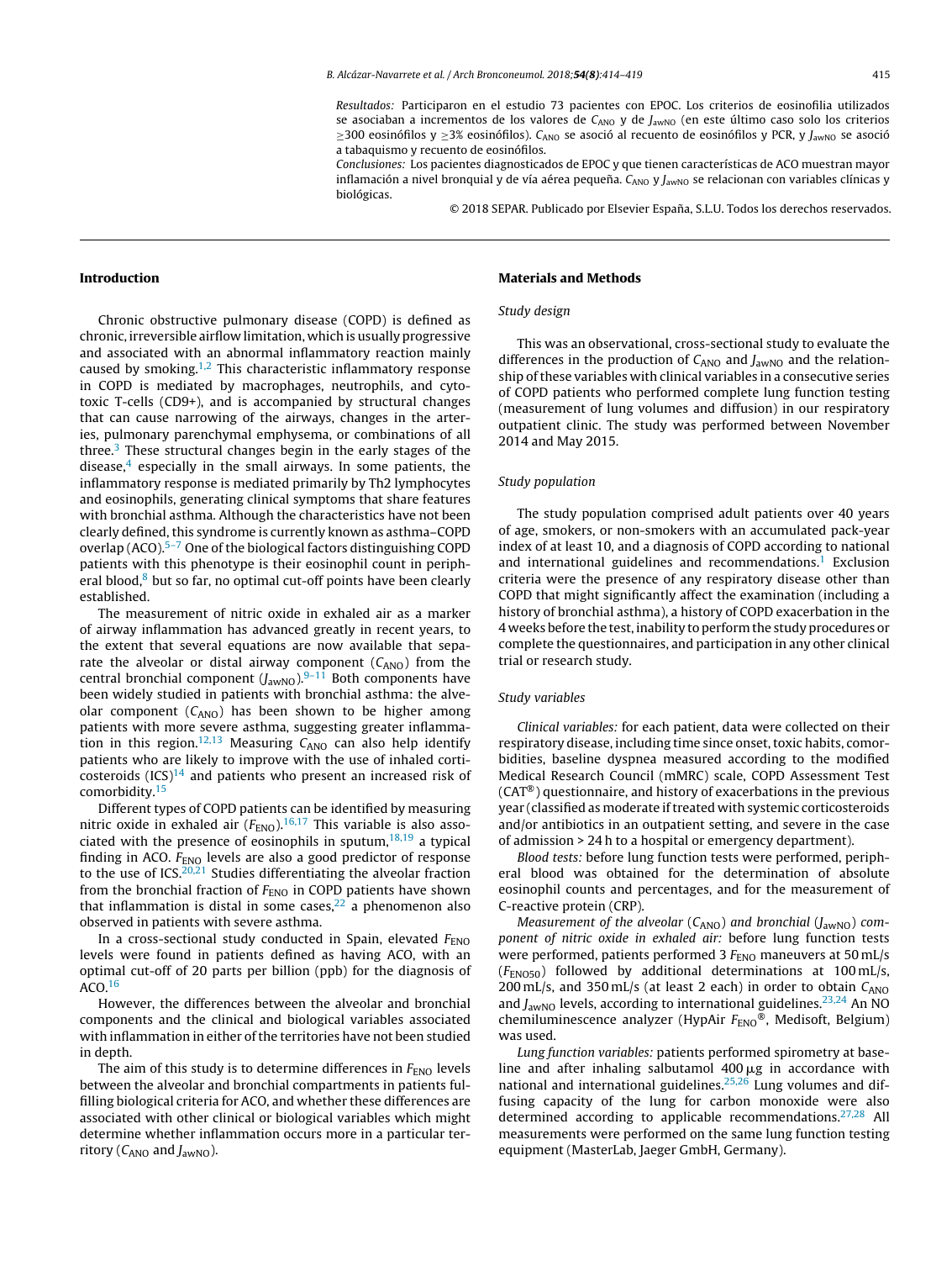#### Ethical aspects

The study was conducted in compliance with the principles of the Declaration of Helsinki. Patients who were invited to participate signed informed consent forms. The study was approved by the reference clinical research ethics committee. All patient records generated in the database were confidential and handled in compliance with the Personal Data Protection Law 15/1999 of 13 December 1999.

#### Statistical analysis

Adescriptive statistical analysis wasmade ofthe study variables, using absolute and relative frequencies in the case of qualitative variables. Depending on whether distribution was normal or nonnormal (applying the appropriate normality test for the sample size), quantitative variables were summarized by mean, standard deviation (Md  $\pm$  SD), and range (minimum and maximum) or P50 (P25 - P75] (median, interquartile range), respectively.

Quantitative variables were compared by study groups using the Student's t-test for independent samples or the Kruskal–Wallis H (the appropriate test was selected from previously obtained results). Post hoc tests were conducted in the case of ANOVA; otherwise, the Mann–Whitney U-test with the Bonferroni correction was used. To determine the relationship between  $C_{ANO}$ ,  $J_{aWNO}$ , and the clinical variables, a multiple linear regression analysis was performed with  $C_{ANO}$  and  $J_{awNO}$  as dependent variables, respectively, using the forward stepwise method. The level of statistical significance was set at a p-value of 0.05. The statistical analysis was performed using the Statistical Package for Social Sciences (SPSS Inc., Chicago, IL, USA), version 24.0.

### Results

#### Characteristics of the study population

Ninety-five patients were invited to participate, 73 of whom finally completed all procedures. [Fig.](#page-3-0) 1 is a STROBE diagram of the study participants.

Baseline patient characteristics are shown in Table 1. In summary, this is a series of patients with predominantly severe COPD, mean  $FEV_1$  < 50%, and a high burden of symptoms and exacerbations in the previous year. About 25% of the study population were active smokers.

[Table](#page-3-0) 2 shows patient characteristics according to the eosinophil count criteria for defining ACO (≥2% eosinophils, ≥3% eosinophils, or  $\geq$ 300 cells/ $\mu$ L). Clinical parameters did not differ among the groups according to the criterion for defining ACO, except for nitric oxide measurements ( $F_{ENO50}$ ,  $C_{ANO}$ , and  $J_{aWNO}$ ). [Figs.](#page-3-0) 2 and 3 show  $C_{\text{ANO}}$  and  $J_{\text{awNO}}$  levels, respectively, using different eosinophil cutoff points for the definition of ACO (2%, 3%, and > 300 eosinophils, respectively). In all cases,  $C_{ANO}$  levels were higher for patients defined as having ACO according to the eosinophil count, while differences were greater when the criteria of >3%and >300 eosinophils were used.  $J_{\text{awNO}}$  levels were higher only in those patients with ACO defined by >3% or >300 eosinophils. The use of more restrictive criteria (>300 eosinophils and >3%) did notimprove the detection of differences between patients classified as ACO and other patients.

Multiple linear regressionanalyses aimedat evaluating the associations between  $C_{ANO}$  and  $J_{aWNO}$  and different clinical, biological, and lung function variables are shown in [Tables](#page-4-0) 3 and 4, respectively. Variables associated with alveolar inflammation  $(C_{ANO})$ , and which predicted its finding, were CRP and total eosinophil count in peripheral blood, with an  $\mathit{R}^{2}$  of 0.412. Variables that showed the closest association with bronchial inflammation  $(J_{\text{awNO}})$ , and which

#### Table 1

Characteristics of study population.

| Variable                                                                                                                                                                           | Value $(n = 73)$                                                                                                                    |
|------------------------------------------------------------------------------------------------------------------------------------------------------------------------------------|-------------------------------------------------------------------------------------------------------------------------------------|
| Age, years<br>Sex $(M/F)$ n $(\%)$<br>Active smoking, n (%)                                                                                                                        | $68.0 \pm 10.6$<br>63/10 (86.3%/13.7%)<br>21 (28.8%)                                                                                |
| Lung function<br>FEV1% predicted<br>FVC% predicted<br>FEV1/FVC<br>TLC% predicted<br>RV% predicted<br>IC/TLC<br>DLCO% predicted                                                     | $47.5 \pm 15.8$<br>$77.2 \pm 17.2$<br>$47.7 \pm 10.5$<br>$128.4 \pm 19.1$<br>$228.6 \pm 58.1$<br>$16.07 \pm 5.8$<br>$42.1 \pm 16.3$ |
| Severity (BODE)<br>Median (IQR)<br>BODE $> 2, n$ (%)                                                                                                                               | $4(2-5)$<br>53 (72.6)                                                                                                               |
| GOLD 2017<br>GOLD A, $n$ $(\%)$<br>GOLD B, $n$ $(\%)$<br>GOLD C, $n$ (%)<br>GOLD $D, n$ (%)<br>Mean reversibility, %                                                               | 4(5.5)<br>25 (34.2)<br>4(5.5)<br>40 (54.8)<br>$9.01 \pm 7.84$                                                                       |
| Exacerbations, previous year<br>Moderate exacerbations/year<br>Severe exacerbations/year                                                                                           | $1.82 \pm 1.37$<br>$0.17 \pm 0.38$                                                                                                  |
| Usual treatment<br>LAMA, $n$ $(\%)$<br>LABA, $n$ $(\%)$<br>ICS, $n$ $(\%)$                                                                                                         | 68 (93.1)<br>72 (98.6)<br>55 (75.3)                                                                                                 |
| Concomitant disease<br>Ischemic heart disease, $n$ (%)<br>Depressive syndrome, $n$ (%)<br>Heart failure, $n(\%)$<br>DM type 2, $n$ $(\%)$<br>COTE index, median (IQR)<br>CAT score | 13(17.8)<br>7(9.6)<br>8(11.0)<br>6(8.2)<br>$1(0-6)$<br>$22(15-27)$                                                                  |
| <b>Blood tests</b><br>Total eosinophils, $10^{-3}/\mu L$<br>Eosinophils, %<br>CRP, mg/L<br>Fibrinogen, mg/dL                                                                       | $0.215 \pm 0.095$<br>$2.51 \pm 1.17$<br>$0.70 \pm 0.94$<br>$435.9 \pm 133.6$                                                        |

BODE: body mass index, obstruction, dyspnea, and exercise tolerance; CAT: COPD assessment test; CRP: C-reactive protein; DLCO: diffusing capacity of the lung for carbon monoxide (expressed as a percentage of the predicted value); DM: diabetes mellitus; FEV<sub>1</sub>% predicted: peak expiratory flow in 1 second (expressed as a percentage of the predicted value); FVC: forced vital capacity (expressed as a percentage of the predicted value); IC: inspiratory capacity; ICS: inhaled corticosteroids; IQR: interquartile range; LABA: long-acting  $\beta$  adrenergic agonists; LAMA: long-acting muscarinic antagonists; RV: residual volume (expressed as a percentage of the predicted value); TLC: total lung capacity (expressed as a percentage of the predicted value).

predicted its finding, were smoking, number of moderate exacerbations in the previous year, and eosinophil count in peripheral blood, with an  $R^2$  of 0.477. Appendix B (additional material) depicts  $C_{\text{ANO}}$  and  $J_{\text{awNO}}$  values compared with the predicted values according to these models (expressed as regressions of the standardized predicted value).

### **Discussion**

The results of this study show that COPD patients who meet one of the proposed ACO criteria (elevated eosinophil count in peripheral blood) showed differences in nitric oxide production in the alveolar territory ( $C_{\text{ANO}}$ ) or in the bronchial territory  $(J_{\text{awNO}})$ , depending on the threshold considered for eosinophil counts, while values were similar if the eosinophil criteria applied were  $\geq$ 300 cells/µL or  $\geq$ 3%.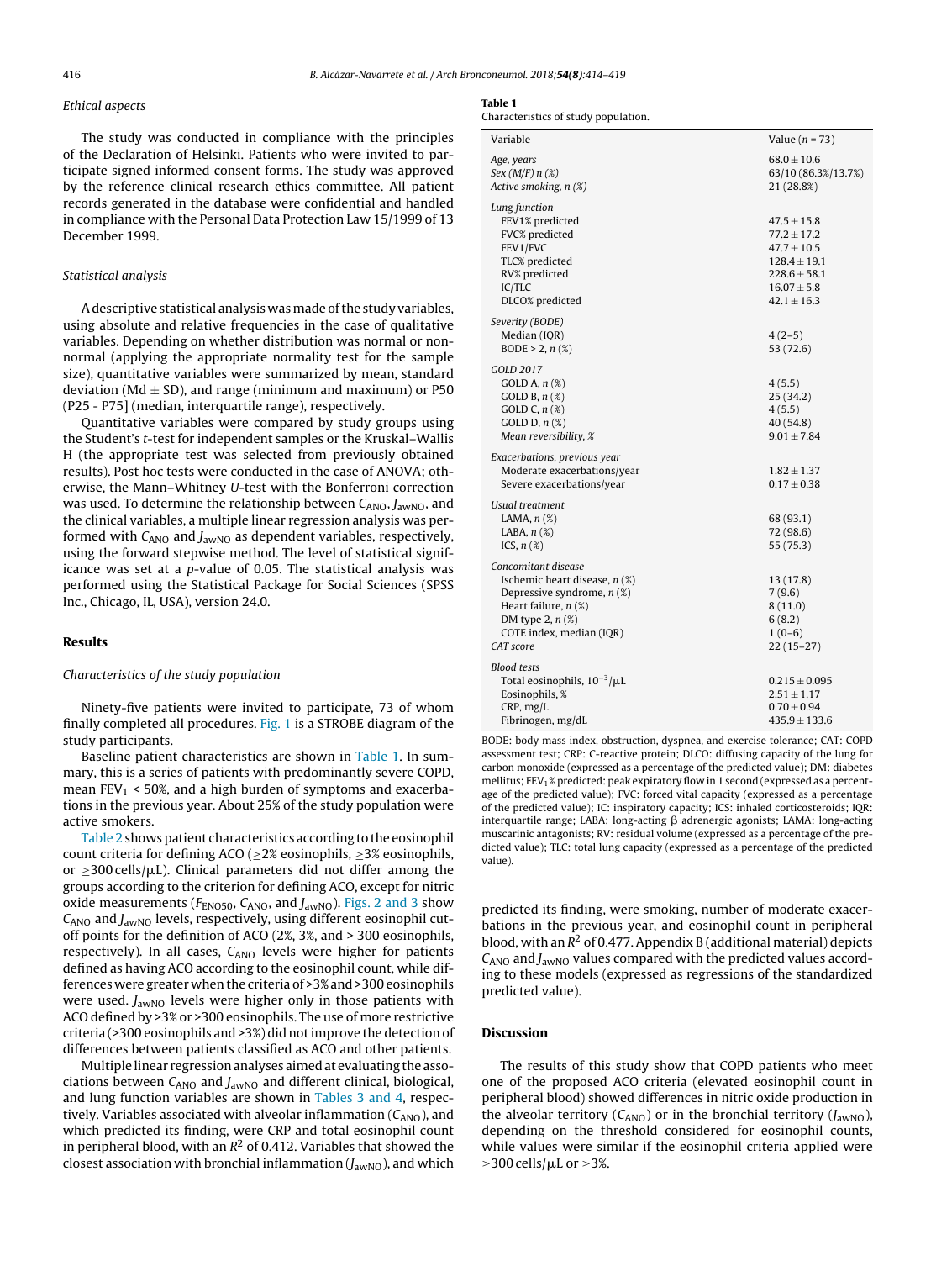<span id="page-3-0"></span>

Figure 1. STROBE diagram of study participants.

#### Table 2

Patient characteristics by ACO criterion.

|                          | ACO defined by eosinophils $> 300/\mu L$ |                 |                 | ACO defined by eosinophils $\geq$ 2% |                 |                 | ACO defined by eosinophils $>3\%$ |                 |                 |
|--------------------------|------------------------------------------|-----------------|-----------------|--------------------------------------|-----------------|-----------------|-----------------------------------|-----------------|-----------------|
|                          | $No(n = 61)$                             | $Yes(n = 12)$   | <i>p</i> -value | $No(n = 23)$                         | Yes $(n = 50)$  | <i>p</i> -value | $No(n = 59)$                      | $Yes(n = 14)$   | <i>p</i> -value |
| Age, years               | $67.1 \pm 10.9$                          | $72.5 + 8.5$    | 0.113           | $68.8 \pm 8.4$                       | $67.6 \pm 11.6$ | 0.651           | $67.9 \pm 10.1$                   | $68.2 \pm 13.2$ | 0.921           |
| Sex, M/F                 | 51/10                                    | 12/0            | 0.131           | 18/5                                 | 45/5            | 0.175           | 49/10                             | 14/0            | 0.097           |
| Active smoking, $n$ (%)  | 19(31.1)                                 | 2(16.7)         | 0.311           | 7(30.4)                              | 14(28.0)        | 0.831           | 17(28.8)                          | 4(28.6)         | 0.986           |
| ICS, $n(\%)$             | 45 (73.8)                                | 10(83.3)        | 0.482           | 15(65.2)                             | 40(80.0)        | 0.173           | 45(76.3)                          | 10/71.4         | 0.705           |
| FEV1% predicted          | $45.9 \pm 16.2$                          | $55.5 \pm 10.7$ | 0.055           | $46.7 + 11.1$                        | $47.8 \pm 17.6$ | 0.772           | $46.4 \pm 16.3$                   | $52.2 \pm 12.9$ | 0.217           |
| BD response, %           | $8.5 \pm 7.3$                            | $11.3 \pm 9.9$  | 0.262           | $9.1 \pm 9.0$                        | $8.9 \pm 7.3$   | 0.903           | $8.7 \pm 7.4$                     | $10.3 \pm 9.5$  | 0.494           |
| Exacerbations, moderate  | $2.0 \pm 1.3$                            | $1.5 \pm 1.4$   | 0.170           | $1.6 \pm 1.3$                        | $2.1 \pm 1.3$   | 0.099           | $2.1 \pm 1.3$                     | $1.4 \pm 1.3$   | 0.084           |
| Exacerbations, severe    | $0.2 \pm 0.4$                            | $0.0 \pm 0.0$   | 0.080           | $0.2 \pm 0.4$                        | $0.1 \pm 0.3$   | .215            | $0.2 \pm 0.4$                     | $0.0 \pm 0.0$   | 0.054           |
| $F_{ENO50}$ , ppb        | $13.7 \pm 5.5$                           | $24.3 \pm 8.5$  | 0.000           | $11.3 \pm 3.5$                       | $17.7 + 7.7$    | 0.001           | $13.3 \pm 5.1$                    | $24.2 \pm 12.0$ | 0.000           |
| $C_{\text{ANO}}$ ppb     | $9.2 \pm 6.4$                            | $24.8 + 12.9$   | 0.000           | $8.0 + 4.7$                          | $13.5 + 10.8$   | 0.024           | $8.7 \pm 5.9$                     | $24.5 \pm 12.0$ | 0.000           |
| $J_{\text{awNO}}$ nL/min | $29.0 \pm 16.2$                          | $44.2 \pm 15.8$ | 0.004           | $27.9 \pm 14.3$                      | $33.2 \pm 18.0$ | 0.217           | $28.0 \pm 15.5$                   | $46.3 \pm 15.5$ | 0.000           |

BD: bronchodilator response; C<sub>ANO</sub>: alveolar nitric oxide; F<sub>ENO50</sub>: nitric oxide in exhaled air at 50 mL/s; J<sub>awNO</sub>: bronchial nitric oxide.



Figure 2. C<sub>ANO</sub> values by ACO criterion. (a) ACO defined by ≥300 eosinophils/µL. (b) ACO defined by ≥2% eosinophils. (c) ACO defined by ≥3% eosinophils. Horizontal lines show the mean value, figures show the individual values, the box shows the IQ range, and the whiskers show the mean standard error.



**Figure 3.** J<sub>awNO</sub> by ACO criterion. (a) ACO defined by  $\geq 300$  eosinophils/ $\mu$ L. (b) ACO defined by  $\geq 2\%$  eosinophils. (c) ACO defined by  $\geq 3\%$  eosinophils.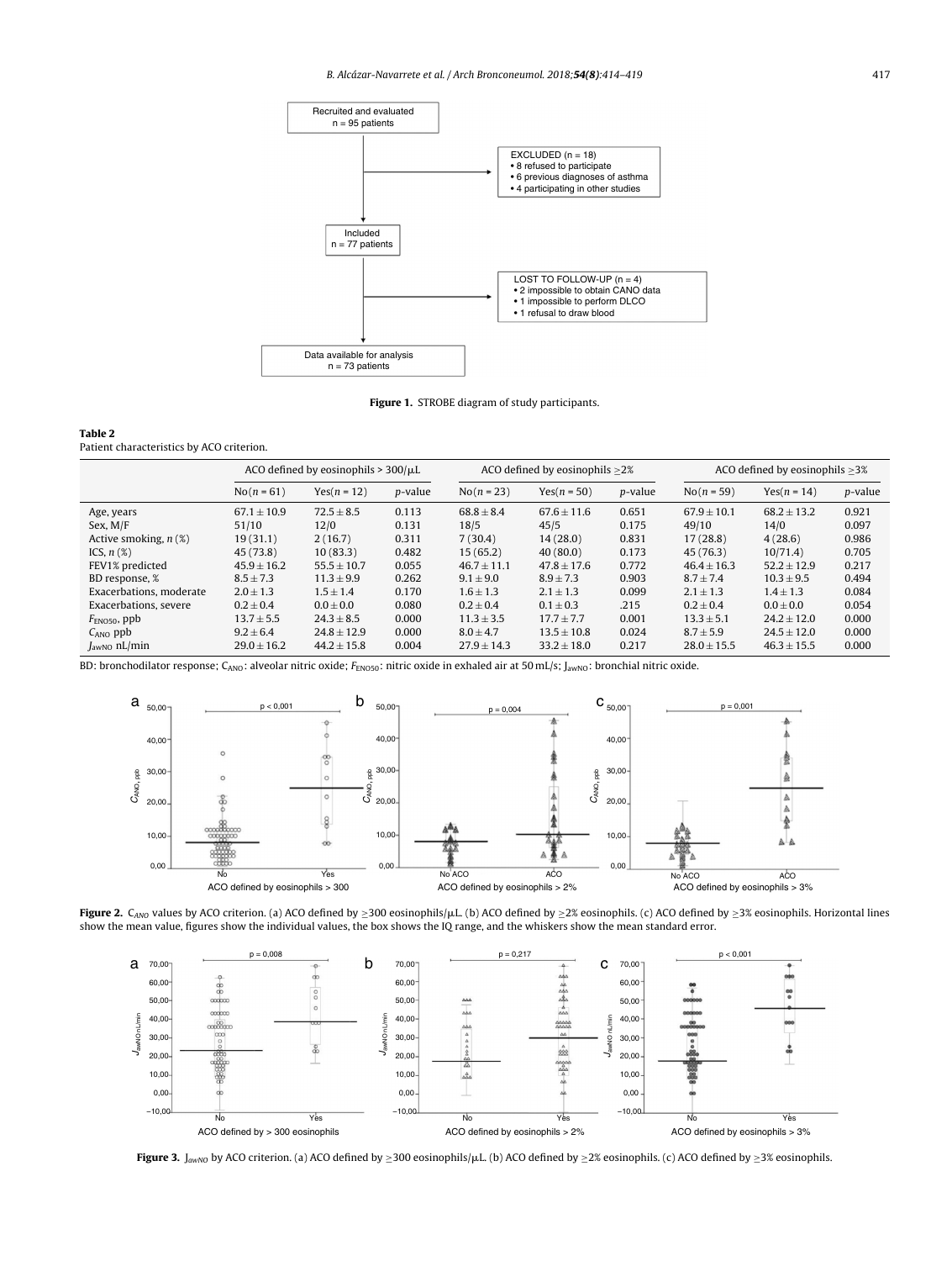## <span id="page-4-0"></span>Table 3

Multiple linear regression analysis with  $C_{ANO}$  as the dependent variable.

|                                        | Non-standardized coefficients |                | Standardized coefficients | <i>p</i> -value | 95% confidence interval for B |             | Collinearity statistics |            |
|----------------------------------------|-------------------------------|----------------|---------------------------|-----------------|-------------------------------|-------------|-------------------------|------------|
|                                        | B                             | Standard error | Beta                      |                 | Lower limit                   | Upper limit | Tolerance               | <b>VIF</b> |
| (Constant)                             |                               |                |                           |                 |                               |             |                         |            |
| Tobacco use                            | $-0.923$                      | 7.059          |                           | 0.897           | $-15.191$                     | 13.344      |                         |            |
| ICS                                    | $-2.573$                      | 2.895          | $-0.113$                  | 0.379           | $-8.424$                      | 3.277       | 0.755                   | 1.324      |
| FEV1%                                  | 2.255                         | 3.145          | 0.097                     | 0.478           | $-4.101$                      | 8.611       | 0.670                   | 1.494      |
| DLCO%                                  | $-0.050$                      | 0.103          | $-0.072$                  | 0.630           | $-0.257$                      | 0.158       | 0.552                   | 1.813      |
| <b>CRP</b>                             | 0.158                         | 0.087          | 0.237                     | 0.076           | $-0.017$                      | 0.333       | 0.720                   | 1.389      |
| Eosinophils $\times 10^{-3}$ , $\mu$ L | 1.525                         | 1.114          | 0.166                     | 0.043           | 0.727                         | 3.776       | 0.821                   | 1.217      |
| Moderate and severe                    | 57.573                        | 11.299         | 0.602                     | 0.000           | 34.736                        | 80.410      | 0.869                   | 1.151      |
| ex., previous year                     | $-1.487$                      | 0.999          | $-0.228$                  | 0.144           | $-3.506$                      | 0.531       | 0.519                   | 1.926      |

Ex.: exacerbations; VIF: variance inflation factor.

#### Table 4

Multiple linear regression analysis with J<sub>awNO</sub> as the dependent variable.

|                                        | Non-standardized coefficients |                | Standardized coefficients |       | 95% confidence interval for B |             | Collinearity statistics |            |
|----------------------------------------|-------------------------------|----------------|---------------------------|-------|-------------------------------|-------------|-------------------------|------------|
|                                        | B                             | Standard error | Beta                      | Sig.  | Lower limit                   | Upper limit | Tolerance               | <b>VIF</b> |
| (Constant)                             |                               |                |                           |       |                               |             |                         |            |
| Tobacco use                            | $-5.466$                      | 14.676         |                           | 0.712 | $-35.324$                     | 24.392      |                         |            |
| ICS                                    | 15.757                        | 6.190          | 0.376                     | 0.016 | 3.163                         | 28.351      | 0.695                   | 1.439      |
| FEV1%                                  | 10.496                        | 7.127          | 0.228                     | 0.150 | $-4.003$                      | 24.995      | 0.634                   | 1.578      |
| DLCO%                                  | $-0.312$                      | 0.258          | $-0.212$                  | 0.235 | $-0.837$                      | 0.213       | 0.494                   | 2.026      |
| <b>CRP</b>                             | 0.257                         | 0.186          | 0.206                     | 0.176 | $-0.121$                      | 0.636       | 0.681                   | 1.469      |
| Eosinophils $\times 10^{-3}$ , $\mu L$ | $-1.815$                      | 2.195          | $-0.114$                  | 0.414 | $-6.281$                      | 2.650       | 0.795                   | 1.258      |
| Moderate and severe                    | 92.513                        | 23.697         | 0.551                     | 0.000 | 44.301                        | 140.724     | 0.763                   | 1.311      |
| ex., previous year                     | $-3.742$                      | 2.049          | $-0.316$                  | 0.077 | $-7.912$                      | 0.428       | 0.506                   | 1.978      |

Ex.: exacerbations; VIF: variance inflation factor.

Our findings are in line with the previous study published by our group and show that  $F_{ENOS0}$  may be an accessible marker for the detection of ACO.<sup>[16](#page-5-0)</sup> Our results contribute additional, clinically useful data, and define in more detail the contribution of eosinophil levels in peripheral blood.

Measuring  $F_{END}$  and differentiating the alveolar and bronchial components is an approach that has been developed mainly in the field of bronchial asthma, in which it has previously shown utility in the evaluation of disease control and for predicting the future risk or adjustment of inhaled treatment.<sup>29-31</sup>

Fewer studies have been published on determinations of  $C_{ANO}$ and  $J_{\text{awNO}}$  in COPD patients, and the results have been less convincing,  $32-34$  although until now, no analyses have been based on the criteria for defining ACO, i.e., eosinophils in peripheral blood or bronchodilator response. Our findings in the group of patients without biological characteristics of ACO are comparable with series reported by other authors.<sup>[32,33](#page-5-0)</sup> Similarly, we found a relationship between smoking and low  $J_{\text{awNO}}$  values, also noted in another study, suggesting that smoking influences the production of bronchial but not alveolar nitric oxide. In our study, the COPD patient group showed no differences with respect to alveolar and bronchial inflammation ( $C_{\text{ANO}}$  and  $J_{\text{awNO}}$ ) from the patient group with no signs of ACO.

Our study has limitations: it is cross-sectional, it was conducted in a single center, and few patients were included, due to the technical demands of the test procedure. However, the series size is similar to that of other studies. $32$  Moreover, in order to eliminate other possible confounding factors, we excluded patients previously diagnosed with bronchial asthma, so the results obtained are not applicable to all patients with ACO. We should also mention that not all patients are classified as ACO due to their eosinophil count. Another weakness of our study is that some individuals were active smokers and some were receiving treatment with ICS, which may alter  $C_{\text{ANO}}$  and  $J_{\text{awNO}}$  levels.

From the perspective of clinical utility, the use of the variables included in the linear regression models of this study could help clinicians identify patients or patient groups who may have greater bronchial or alveolar Th2 inflammation, $35$  and who therefore require an inhalation system or molecule that deposits preferentially in the bronchi or the alveoli. This would individualize treatment and reduce the risk of side effects.<sup>[36](#page-5-0)</sup>

In summary, we present evidence that  $F_{\text{ENO}}$  production in COPD patient differs depending on eosinophil levels in peripheral blood, particularly with regard to nitric oxide produced by peripheral airways and its associated clinical variables, factors that are easy for the clinician to identify.

#### Conflict of interest

The authors state that they have no conflict of interests.

### Appendix A. Supplementary data

Supplementary data associated with this article can be found, in the online version, at [doi:10.1016/j.arbres.2018.02.006.](http://dx.doi.org/10.1016/j.arbres.2018.02.006)

#### References

- 1. [Vogelmeier](http://refhub.elsevier.com/S1579-2129(18)30186-1/sbref0185) [CF,](http://refhub.elsevier.com/S1579-2129(18)30186-1/sbref0185) [Criner](http://refhub.elsevier.com/S1579-2129(18)30186-1/sbref0185) [GJ,](http://refhub.elsevier.com/S1579-2129(18)30186-1/sbref0185) [Martínez](http://refhub.elsevier.com/S1579-2129(18)30186-1/sbref0185) [FJ,](http://refhub.elsevier.com/S1579-2129(18)30186-1/sbref0185) [Anzueto](http://refhub.elsevier.com/S1579-2129(18)30186-1/sbref0185) [A,](http://refhub.elsevier.com/S1579-2129(18)30186-1/sbref0185) [Barnes](http://refhub.elsevier.com/S1579-2129(18)30186-1/sbref0185) [PJ,](http://refhub.elsevier.com/S1579-2129(18)30186-1/sbref0185) [Bourbeau](http://refhub.elsevier.com/S1579-2129(18)30186-1/sbref0185) [J,](http://refhub.elsevier.com/S1579-2129(18)30186-1/sbref0185) [et](http://refhub.elsevier.com/S1579-2129(18)30186-1/sbref0185) [al.](http://refhub.elsevier.com/S1579-2129(18)30186-1/sbref0185) [Informe](http://refhub.elsevier.com/S1579-2129(18)30186-1/sbref0185) [2017](http://refhub.elsevier.com/S1579-2129(18)30186-1/sbref0185) [de](http://refhub.elsevier.com/S1579-2129(18)30186-1/sbref0185) [la](http://refhub.elsevier.com/S1579-2129(18)30186-1/sbref0185) [iniciativa](http://refhub.elsevier.com/S1579-2129(18)30186-1/sbref0185) [global](http://refhub.elsevier.com/S1579-2129(18)30186-1/sbref0185) [para](http://refhub.elsevier.com/S1579-2129(18)30186-1/sbref0185) [el](http://refhub.elsevier.com/S1579-2129(18)30186-1/sbref0185) [diagnóstico,](http://refhub.elsevier.com/S1579-2129(18)30186-1/sbref0185) [tratamiento](http://refhub.elsevier.com/S1579-2129(18)30186-1/sbref0185) [y](http://refhub.elsevier.com/S1579-2129(18)30186-1/sbref0185) [preven](http://refhub.elsevier.com/S1579-2129(18)30186-1/sbref0185)[ción](http://refhub.elsevier.com/S1579-2129(18)30186-1/sbref0185) [de](http://refhub.elsevier.com/S1579-2129(18)30186-1/sbref0185) [la](http://refhub.elsevier.com/S1579-2129(18)30186-1/sbref0185) [enfermedad](http://refhub.elsevier.com/S1579-2129(18)30186-1/sbref0185) [pulmonar](http://refhub.elsevier.com/S1579-2129(18)30186-1/sbref0185) [obstructiva](http://refhub.elsevier.com/S1579-2129(18)30186-1/sbref0185) [crónica:](http://refhub.elsevier.com/S1579-2129(18)30186-1/sbref0185) [Resumen](http://refhub.elsevier.com/S1579-2129(18)30186-1/sbref0185) [ejecutivo](http://refhub.elsevier.com/S1579-2129(18)30186-1/sbref0185) [de](http://refhub.elsevier.com/S1579-2129(18)30186-1/sbref0185) [GOLD.](http://refhub.elsevier.com/S1579-2129(18)30186-1/sbref0185) [Arch](http://refhub.elsevier.com/S1579-2129(18)30186-1/sbref0185) [Bronconeumol.](http://refhub.elsevier.com/S1579-2129(18)30186-1/sbref0185) [2017;53:128–49.](http://refhub.elsevier.com/S1579-2129(18)30186-1/sbref0185)
- 2. [Miravitlles](http://refhub.elsevier.com/S1579-2129(18)30186-1/sbref0190) [M,](http://refhub.elsevier.com/S1579-2129(18)30186-1/sbref0190) Soler-Cataluña [JJ,](http://refhub.elsevier.com/S1579-2129(18)30186-1/sbref0190) [Calle](http://refhub.elsevier.com/S1579-2129(18)30186-1/sbref0190) M, [Molina](http://refhub.elsevier.com/S1579-2129(18)30186-1/sbref0190) [J,](http://refhub.elsevier.com/S1579-2129(18)30186-1/sbref0190) [Almagro](http://refhub.elsevier.com/S1579-2129(18)30186-1/sbref0190) [P,](http://refhub.elsevier.com/S1579-2129(18)30186-1/sbref0190) [Quintano](http://refhub.elsevier.com/S1579-2129(18)30186-1/sbref0190) [JA,](http://refhub.elsevier.com/S1579-2129(18)30186-1/sbref0190) [et](http://refhub.elsevier.com/S1579-2129(18)30186-1/sbref0190) [al.](http://refhub.elsevier.com/S1579-2129(18)30186-1/sbref0190) [Guía](http://refhub.elsevier.com/S1579-2129(18)30186-1/sbref0190) española [de](http://refhub.elsevier.com/S1579-2129(18)30186-1/sbref0190) [la](http://refhub.elsevier.com/S1579-2129(18)30186-1/sbref0190) [enfermedad](http://refhub.elsevier.com/S1579-2129(18)30186-1/sbref0190) [pulmonar](http://refhub.elsevier.com/S1579-2129(18)30186-1/sbref0190) [obstructiva](http://refhub.elsevier.com/S1579-2129(18)30186-1/sbref0190) [crónica](http://refhub.elsevier.com/S1579-2129(18)30186-1/sbref0190) [\(GesE-](http://refhub.elsevier.com/S1579-2129(18)30186-1/sbref0190)[POC\)](http://refhub.elsevier.com/S1579-2129(18)30186-1/sbref0190) [2017,](http://refhub.elsevier.com/S1579-2129(18)30186-1/sbref0190) [Tratamiento](http://refhub.elsevier.com/S1579-2129(18)30186-1/sbref0190) [farmacológico](http://refhub.elsevier.com/S1579-2129(18)30186-1/sbref0190) [en](http://refhub.elsevier.com/S1579-2129(18)30186-1/sbref0190) [fase](http://refhub.elsevier.com/S1579-2129(18)30186-1/sbref0190) [estable.](http://refhub.elsevier.com/S1579-2129(18)30186-1/sbref0190) [Arch](http://refhub.elsevier.com/S1579-2129(18)30186-1/sbref0190) [Bronconeumol.](http://refhub.elsevier.com/S1579-2129(18)30186-1/sbref0190) [2017;53:324](http://refhub.elsevier.com/S1579-2129(18)30186-1/sbref0190)–[35.](http://refhub.elsevier.com/S1579-2129(18)30186-1/sbref0190)
- 3. [Cosio](http://refhub.elsevier.com/S1579-2129(18)30186-1/sbref0195) [MG,](http://refhub.elsevier.com/S1579-2129(18)30186-1/sbref0195) [Saetta](http://refhub.elsevier.com/S1579-2129(18)30186-1/sbref0195) [M,](http://refhub.elsevier.com/S1579-2129(18)30186-1/sbref0195) [Agusti](http://refhub.elsevier.com/S1579-2129(18)30186-1/sbref0195) [A.](http://refhub.elsevier.com/S1579-2129(18)30186-1/sbref0195) [Immunologic](http://refhub.elsevier.com/S1579-2129(18)30186-1/sbref0195) [aspects](http://refhub.elsevier.com/S1579-2129(18)30186-1/sbref0195) [of](http://refhub.elsevier.com/S1579-2129(18)30186-1/sbref0195) [chronic](http://refhub.elsevier.com/S1579-2129(18)30186-1/sbref0195) [obstructive](http://refhub.elsevier.com/S1579-2129(18)30186-1/sbref0195) [pul-](http://refhub.elsevier.com/S1579-2129(18)30186-1/sbref0195)[monary](http://refhub.elsevier.com/S1579-2129(18)30186-1/sbref0195) [disease.](http://refhub.elsevier.com/S1579-2129(18)30186-1/sbref0195) [N](http://refhub.elsevier.com/S1579-2129(18)30186-1/sbref0195) [Engl](http://refhub.elsevier.com/S1579-2129(18)30186-1/sbref0195) [J](http://refhub.elsevier.com/S1579-2129(18)30186-1/sbref0195) [Med.](http://refhub.elsevier.com/S1579-2129(18)30186-1/sbref0195) [2009;360:2445–54.](http://refhub.elsevier.com/S1579-2129(18)30186-1/sbref0195)
- 4. [Hogg](http://refhub.elsevier.com/S1579-2129(18)30186-1/sbref0200) [JC,](http://refhub.elsevier.com/S1579-2129(18)30186-1/sbref0200) [Chu](http://refhub.elsevier.com/S1579-2129(18)30186-1/sbref0200) [F,](http://refhub.elsevier.com/S1579-2129(18)30186-1/sbref0200) [Utokaparch](http://refhub.elsevier.com/S1579-2129(18)30186-1/sbref0200) [S,](http://refhub.elsevier.com/S1579-2129(18)30186-1/sbref0200) [Woods](http://refhub.elsevier.com/S1579-2129(18)30186-1/sbref0200) [R,](http://refhub.elsevier.com/S1579-2129(18)30186-1/sbref0200) [Elliott](http://refhub.elsevier.com/S1579-2129(18)30186-1/sbref0200) [WM,](http://refhub.elsevier.com/S1579-2129(18)30186-1/sbref0200) [Buzatu](http://refhub.elsevier.com/S1579-2129(18)30186-1/sbref0200) [L,](http://refhub.elsevier.com/S1579-2129(18)30186-1/sbref0200) [et](http://refhub.elsevier.com/S1579-2129(18)30186-1/sbref0200) [al.](http://refhub.elsevier.com/S1579-2129(18)30186-1/sbref0200) [The](http://refhub.elsevier.com/S1579-2129(18)30186-1/sbref0200) [nature](http://refhub.elsevier.com/S1579-2129(18)30186-1/sbref0200) [of](http://refhub.elsevier.com/S1579-2129(18)30186-1/sbref0200) [small-airway](http://refhub.elsevier.com/S1579-2129(18)30186-1/sbref0200) [obstruction](http://refhub.elsevier.com/S1579-2129(18)30186-1/sbref0200) [in](http://refhub.elsevier.com/S1579-2129(18)30186-1/sbref0200) [chronic](http://refhub.elsevier.com/S1579-2129(18)30186-1/sbref0200) [obstructive](http://refhub.elsevier.com/S1579-2129(18)30186-1/sbref0200) [pulmonary](http://refhub.elsevier.com/S1579-2129(18)30186-1/sbref0200) [disease.](http://refhub.elsevier.com/S1579-2129(18)30186-1/sbref0200) [N](http://refhub.elsevier.com/S1579-2129(18)30186-1/sbref0200) [Engl](http://refhub.elsevier.com/S1579-2129(18)30186-1/sbref0200) [J](http://refhub.elsevier.com/S1579-2129(18)30186-1/sbref0200) [Med.](http://refhub.elsevier.com/S1579-2129(18)30186-1/sbref0200) [2004;350:2645](http://refhub.elsevier.com/S1579-2129(18)30186-1/sbref0200)–[53.](http://refhub.elsevier.com/S1579-2129(18)30186-1/sbref0200)
- 5. [Miravitlles](http://refhub.elsevier.com/S1579-2129(18)30186-1/sbref0205) [M.](http://refhub.elsevier.com/S1579-2129(18)30186-1/sbref0205) [Diagnosis](http://refhub.elsevier.com/S1579-2129(18)30186-1/sbref0205) [of](http://refhub.elsevier.com/S1579-2129(18)30186-1/sbref0205) [asthma](http://refhub.elsevier.com/S1579-2129(18)30186-1/sbref0205)–[COPD](http://refhub.elsevier.com/S1579-2129(18)30186-1/sbref0205) [overlap:](http://refhub.elsevier.com/S1579-2129(18)30186-1/sbref0205) [the](http://refhub.elsevier.com/S1579-2129(18)30186-1/sbref0205) [five](http://refhub.elsevier.com/S1579-2129(18)30186-1/sbref0205) [commandments.](http://refhub.elsevier.com/S1579-2129(18)30186-1/sbref0205) [Eur](http://refhub.elsevier.com/S1579-2129(18)30186-1/sbref0205) [Respir](http://refhub.elsevier.com/S1579-2129(18)30186-1/sbref0205) [J.](http://refhub.elsevier.com/S1579-2129(18)30186-1/sbref0205) [2017:49.](http://refhub.elsevier.com/S1579-2129(18)30186-1/sbref0205)
- 6. [Miravitlles](http://refhub.elsevier.com/S1579-2129(18)30186-1/sbref0210) [M,](http://refhub.elsevier.com/S1579-2129(18)30186-1/sbref0210) [Alcázar](http://refhub.elsevier.com/S1579-2129(18)30186-1/sbref0210) [B,](http://refhub.elsevier.com/S1579-2129(18)30186-1/sbref0210) [Alvarez](http://refhub.elsevier.com/S1579-2129(18)30186-1/sbref0210) [FJ,](http://refhub.elsevier.com/S1579-2129(18)30186-1/sbref0210) [Bazús](http://refhub.elsevier.com/S1579-2129(18)30186-1/sbref0210) [T,](http://refhub.elsevier.com/S1579-2129(18)30186-1/sbref0210) [Calle](http://refhub.elsevier.com/S1579-2129(18)30186-1/sbref0210) [M,](http://refhub.elsevier.com/S1579-2129(18)30186-1/sbref0210) [Casanova](http://refhub.elsevier.com/S1579-2129(18)30186-1/sbref0210) [C,](http://refhub.elsevier.com/S1579-2129(18)30186-1/sbref0210) [et](http://refhub.elsevier.com/S1579-2129(18)30186-1/sbref0210) [al.](http://refhub.elsevier.com/S1579-2129(18)30186-1/sbref0210) [What](http://refhub.elsevier.com/S1579-2129(18)30186-1/sbref0210) [pulmonologists](http://refhub.elsevier.com/S1579-2129(18)30186-1/sbref0210) [think](http://refhub.elsevier.com/S1579-2129(18)30186-1/sbref0210) [about](http://refhub.elsevier.com/S1579-2129(18)30186-1/sbref0210) [the](http://refhub.elsevier.com/S1579-2129(18)30186-1/sbref0210) [asthma–COPD](http://refhub.elsevier.com/S1579-2129(18)30186-1/sbref0210) [overlap](http://refhub.elsevier.com/S1579-2129(18)30186-1/sbref0210) [syndrome.](http://refhub.elsevier.com/S1579-2129(18)30186-1/sbref0210) [Int](http://refhub.elsevier.com/S1579-2129(18)30186-1/sbref0210) [J](http://refhub.elsevier.com/S1579-2129(18)30186-1/sbref0210) [COPD.](http://refhub.elsevier.com/S1579-2129(18)30186-1/sbref0210) [2015:10.](http://refhub.elsevier.com/S1579-2129(18)30186-1/sbref0210)